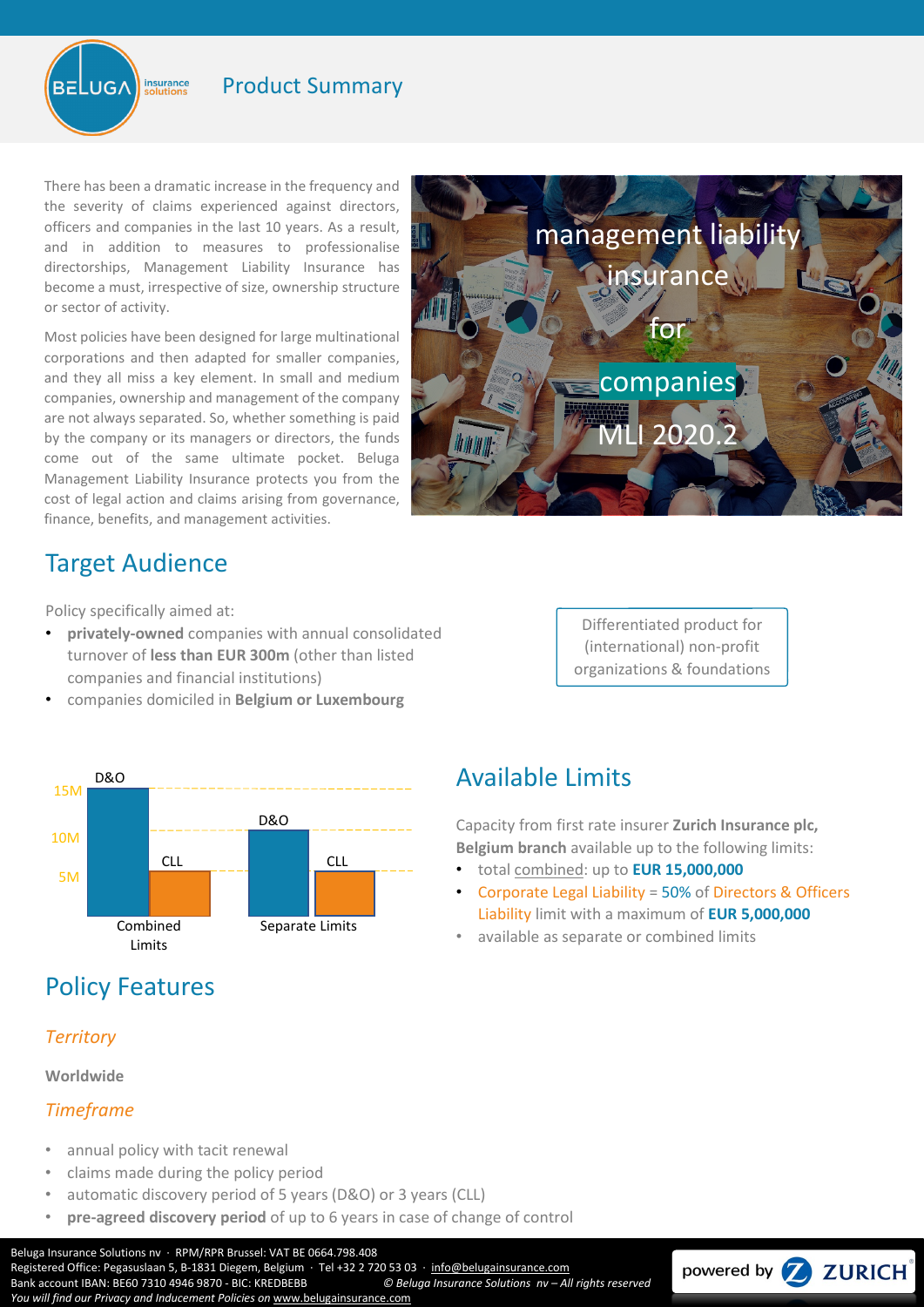

insurance<br>solutions

### *Company Structure*

**UGA** 

- new subsidiaries founded or acquired during the policy period included automatically (criteria apply)
- change in majority shareholdership expires the ongoing policy
- change of control clause not applied for 30 days in case of a **Management Buy Out**
- change of control clause not applied if the **Next Generation** is involved
- public listing expires the ongoing policy

### *Insured Amounts*

- separate or combined insured limits
- 10% additional insured limit for independent directors
- retention applicable to Corporate Legal Liability only and waived if no liability, a final exonerating settlement; and the use of the BELUGA PANEL OF EXPERTS
- PDA 100% for insured/non-insured

### *Insureds*

### DIRECTORS & OFFICERS LIABILITY

- directors & officers
- **legal entities** (including management companies) acting as director or officer
- **founders' liability**
- broad inclusion of **employees**
- spouses and heirs
- in policyholder, designated sister companies and all their subsidiaries
- outside entity executives & **charity/non-profit personal mandates**

### CORPORATE LEGAL LIABILITY

policyholder, designated sister companies and all their subsidiaries



# Added to provide the solution that best fits your needs.

Administrative Features

• **BELUGA ONLINE** - Ability to transact online through a state of the art Broker Portal • **PDF** only policies



• **Premium Instalments** (Half Yearly, Quarterly, Monthly) • **Direct Debit**ing premiums directly from the Policyholder (mandatory for Premium Instalments)

## Risk Management Tools

### To support you in proactively identifying and managing issues before they occur.

### *BELUGA PANEL OF EXPERTS*

*Knowledge Centre*

- Confidential **helpline** provides access to initial free legal advice on matters relating to the policy • Expert Panel firms **pre-approved** as **Defence Counsel** and ready to act without delay
- 
- Website section containing relevant written material covering key issues important to our clients

Beluga Insurance Solutions nv · RPM/RPR Brussel: VAT BE 0664.798.408 Registered Office: Pegasuslaan 5, B-1831 Diegem, Belgium · Tel +32 2 720 53 03 · [info@belugainsurance.com](mailto:info@belugainsurance.com) Bank account IBAN: BE60 7310 4946 9870 - BIC: KREDBEBB *© Beluga Insurance Solutions nv – All rights reserved You will find our Privacy and Inducement Policies on* [www.belugainsurance.com](http://www.belugainsurance.com/)



| <b>Turnover</b>          | Retention        |
|--------------------------|------------------|
| $<$ EUR 10M              | <b>EUR 2.500</b> |
| <b>EUR 10M - EUR 50M</b> | EUR 5,000        |
| > EUR 50M                | EUR 10,000       |
|                          |                  |

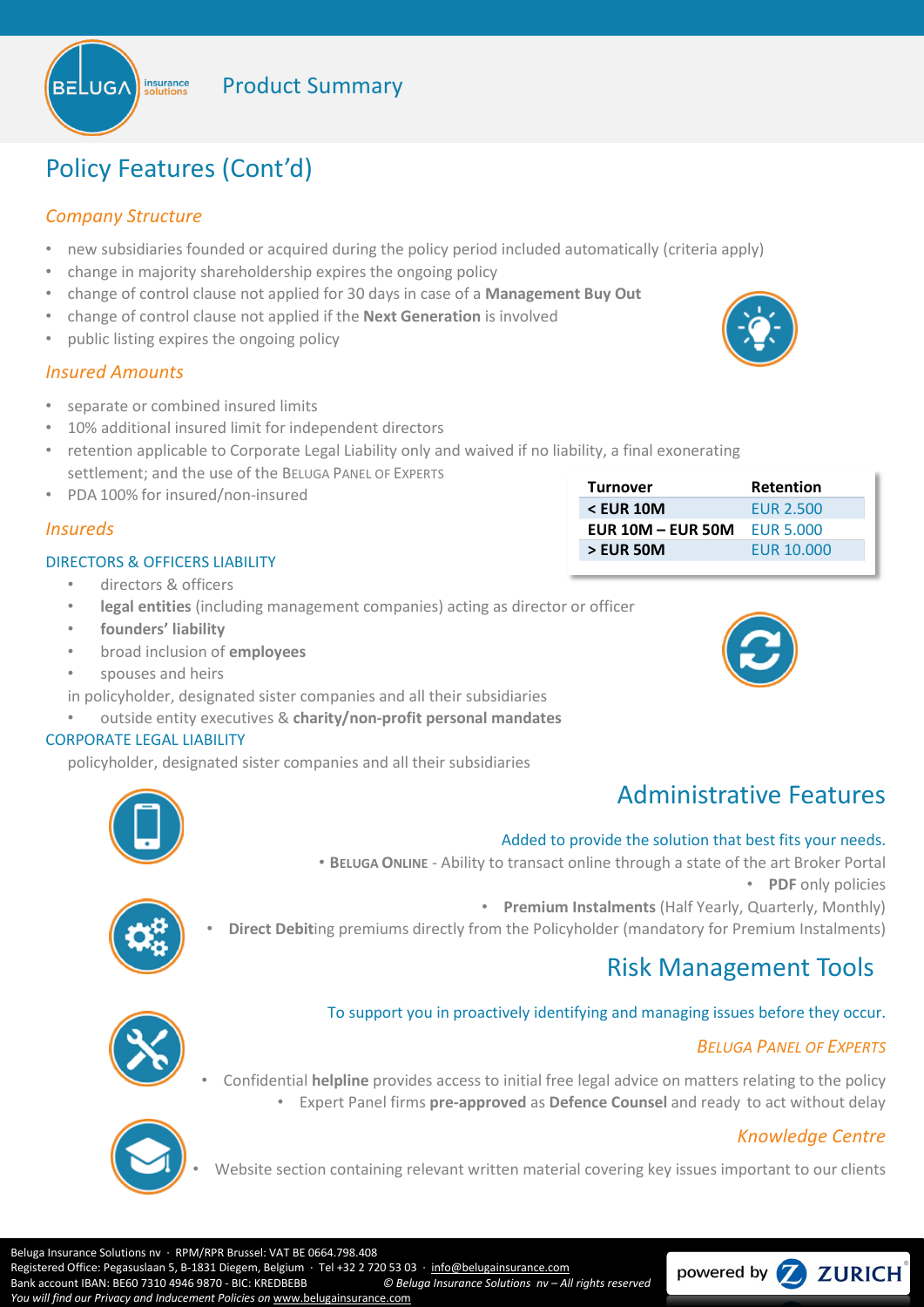

## Covers

## *Coverage Section A. Directors & Officers Liability*

A combination of traditional and new covers, tailored to the needs of our target audience and listed individually for your convenience.

### ALL RISK PRINCIPLE – BASE COVERS

- Directors & Officers Liability Cover
- Company Reimbursement Cover

### WHO IS COVERED

- Outside Entity Extension
- **Sister Company Extension**
- Personal Charity Extension
- Pension & Employee Benefit Schemes Extension
- Retired & Resigned Directors & Officers Extension
- Founders' Liability Extension
- Specific Function Liabilities Extension milieu-coördinator, transport coordinator, data protection officer, preventie-adviseur / conseiller en prévention, or competition law compliance manager
- Marital Estates Extension
- Independent Directors Extension

### *Coverage Section B. Corporate Legal Liability*

#### **Coverage Defence costs only Retention applies NOT available to**  all activities **Sub-limit** Employment Matters Third Party Discrimination & Harassment Pension & Employee Benefit Schemes Employee Theft Liability  $\checkmark$  50% - max. EUR 250.000 Occupational Manslaughter & Safety Legislation • Pollution • 50% - max. EUR 250.000 Fines and Penalties •  $\bullet$  **•**  $\bullet$   $\bullet$  **50% - max. EUR 250.000** Contractual Liability Claims **• EUR 25.000** Investigation Costs 50% - max. EUR 250.000 Competition Law **EUR 25.000** Court Attendance Costs **-** EUR 10.000 Reputational & Social Media Crisis **-** EUR 25.000 Identity Fraud Infringement of Intellectual Property Rights **•**  $\checkmark$  **EUR 25.000** Data Privacy **Data Privacy 1998** - max. EUR 250.000 Loss of Data  $\sim$  50% - max. EUR 250.000 NAMED PERILS PRINCIPLE

Beluga Insurance Solutions nv · RPM/RPR Brussel: VAT BE 0664.798.408 Registered Office: Pegasuslaan 5, B-1831 Diegem, Belgium · Tel +32 2 720 53 03 · [info@belugainsurance.com](mailto:info@belugainsurance.com)<br>Bank account IBAN: BE60 7310 4946 9870 - BIC: KREDBEBB © Beluga Insurance Solutions nv – All rights reserved Bank account IBAN: BE60 7310 4946 9870 - BIC: KREDBEBB *You will find our Privacy and Inducement Policies on* [www.belugainsurance.com](http://www.belugainsurance.com/)

### CLAIMS & LOSSES

- Employment Matters Extension
- Third Party Discrimination & Harassment Extension
- Occupational Manslaughter & Safety Legislation Extension
- Pollution Claims Extension
- Data Privacy Extension
- Corporate Taxes Extension
- Administrative Fines and Penalties Extension
- Bail Costs Extension

#### BEYOND CLAIMS

### Sub-limit

powered by  $\nabla$ 

**ZURICH** 

| <b>Investigation Costs Extension</b>      |                        |
|-------------------------------------------|------------------------|
| Deprivation of Assets Extension           | 25% - max. EUR 250.000 |
| Deprivation of Liberty Extension          |                        |
| <b>Court Attendance Costs Extension</b>   | <b>EUR 10,000</b>      |
| <b>Insolvency Hearing Costs Extension</b> |                        |
| Reputational & Social Media Crisis        | 25% - max. EUR 250.000 |
| Extension                                 |                        |
| <b>Psychological Support Extension</b>    | EUR 25,000             |